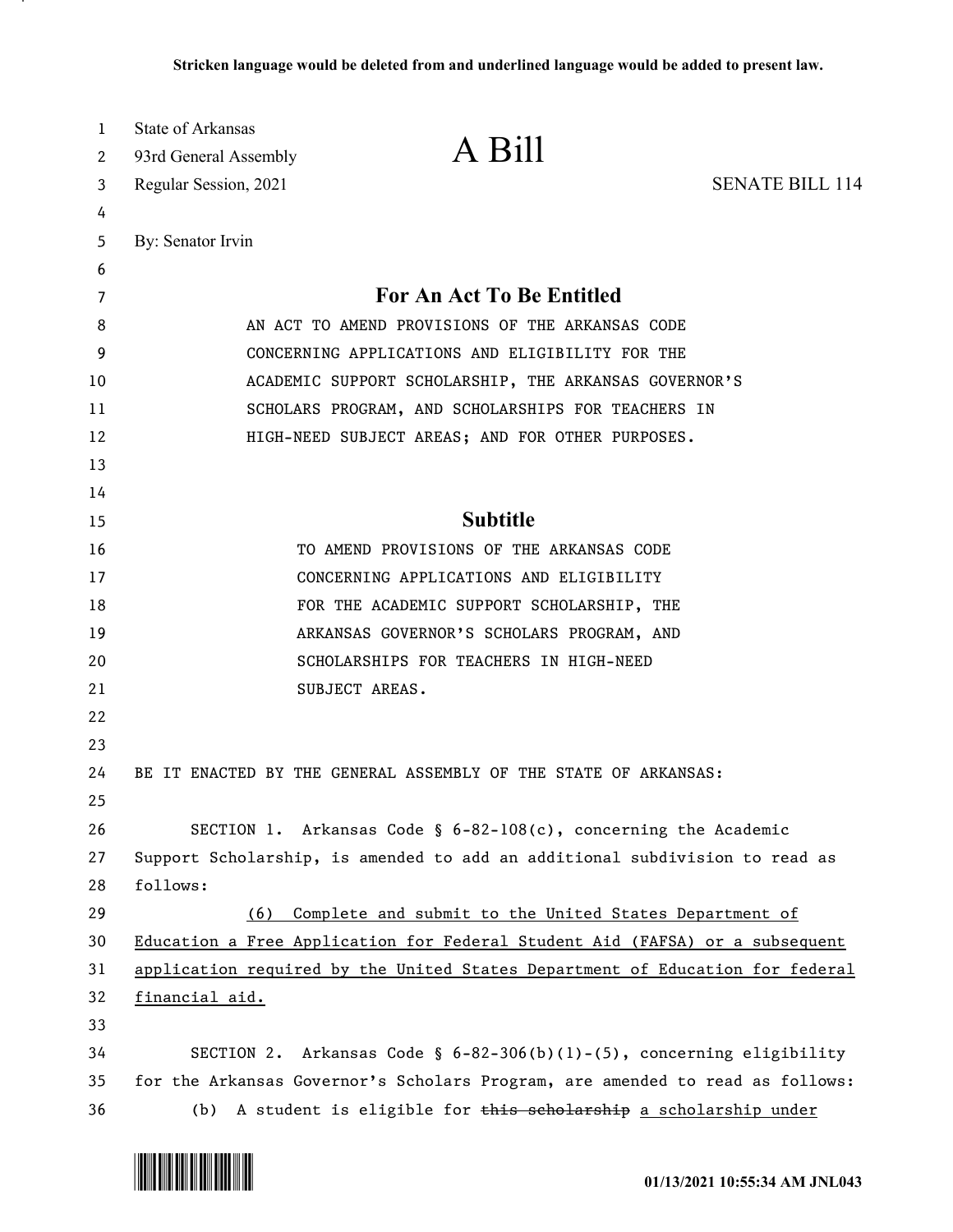subsection (a) of this section if he or she: (1) Meets the admission requirements and is accepted for enrollment as a full-time undergraduate student in an eligible public or private college or university in Arkansas; (2)(A) Is a bona fide resident of the state, as defined by the Division of Higher Education. (B) Preference will be given to students who plan to enter college at the beginning of the academic year directly following their last year of high school attendance; (3) Is a citizen of the United States or a permanent resident alien; 12 (4) Graduates from a high school; 13 (5)(A)(5) Demonstrates proficiency in the application of knowledge and skills in reading and writing literacy and mathematics by 15 passing the end-of-course examination as may be developed by the Division of Elementary and Secondary Education and as may be designated by the Division 17 of Higher Education for this purpose. (B) "End-of-course" assessment means those assessments 19 defined in § 6-15-419 [repealed] Has completed and submitted to the United States Department of Education a Free Application for Federal Student Aid (FAFSA) or a subsequent application required by the United States Department of Education for federal financial aid; and SECTION 3. Arkansas Code § 6-82-1901(b), concerning scholarships for teachers in high-need subject areas, is amended to read as follows: (b) To be eligible for a scholarship award under subdivision (a)(1) of this section, a recipient shall: (1) Maintain a postsecondary grade point average of 3.0 or higher on a 4.0 scale at an approved institution of higher education; (2) Be enrolled in a teacher education program at a four-year 31 approved institution of higher education; and (3) Complete and submit to the United States Department of Education a Free Application for Federal Student Aid (FAFSA) or a subsequent application required by the United States Department of Education for federal financial aid; and  $(3)(A)(A)$  Enter into a written agreement with the Division of

SB114

01/13/2021 10:55:34 AM JNL043